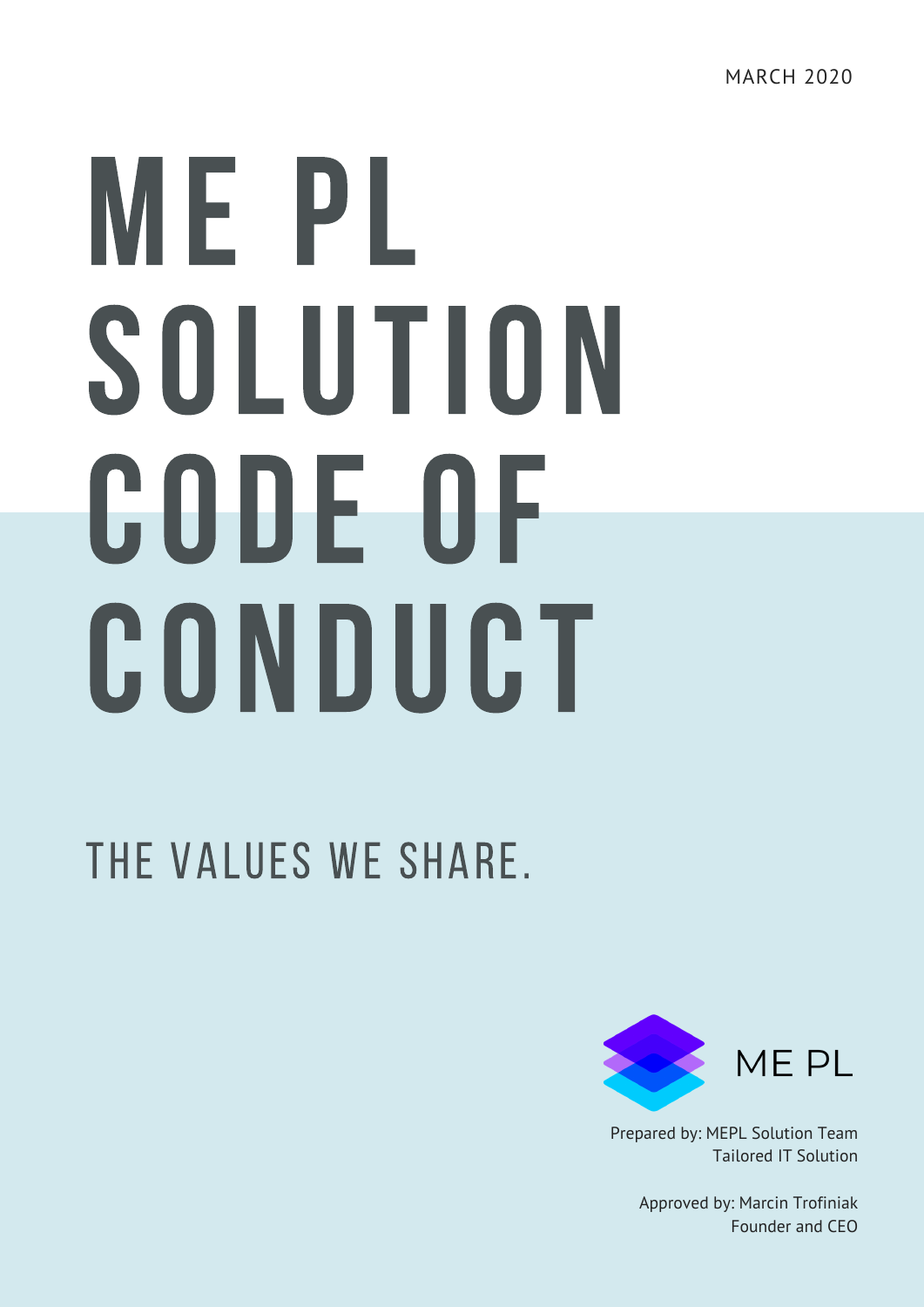## 0 1

## **FOREWORD**

At ME PL Solution we strongly believe, that acting ethically in business is not just a word used to look better from outside. We are committed to act morally and ethically with all our heart. The rules you are about to read apply to everyone at ME PL Solution. But let's face it, our company consist of humans, and humans are prone to commit many sorts of mistakes. That is why any form of insubordination to the rules presented here should be immediately reported to Marcin Trofiniak, who is CEO and Founder of ME PL Solution.

This code of conduct is ME PL Solution's way of putting values we share into practice.

#### WHO IS OBLIGATED TO HONOR OUR CODE?

Every person who is authorized to represent

ME PL Solution is obligated to conduct accordingly to our Code. Every failure in doing so, leads to disciplinary action and might terminate the employment. Insubordination of our Code concerns our Partners as well and may result in termination of any form of partnership we have.

Any concerns related to the code of conduct should be reported to CEO.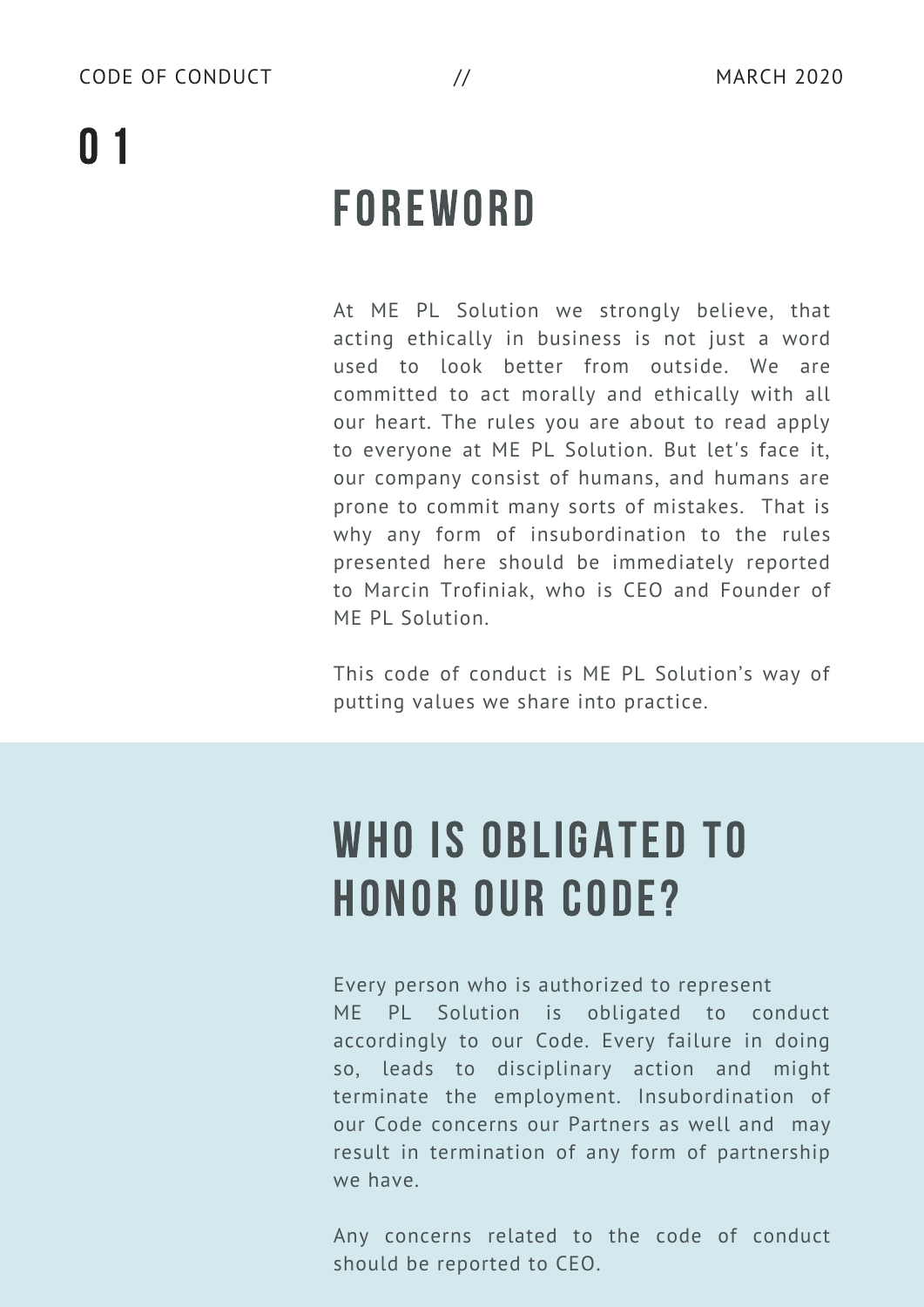## PROHIBITED AND UNSUPPORTED ACTIONS

We are strongly against any form of corruption. As a post Soviet country we know what corruption mean, and don't want to repeat it. Big or small, corruption is corruption and should be punished immediately.

#### AS SIGN OF CORRUPTION ME PL SOLUTION UNDERSTANDS:

- Inappropriate gifts or entertainment provided to client or received from client during negotiation process or being promised to be received/provided after the positive outcome of negotiations,
- Any conflicts of interests like sharing confidential information which are not publicly available or using them to gain profit,
- Any kind of financial gifts between ME PL employees and clients. No matter of how big is the amount,
- Any attempts to monopolize any part of market.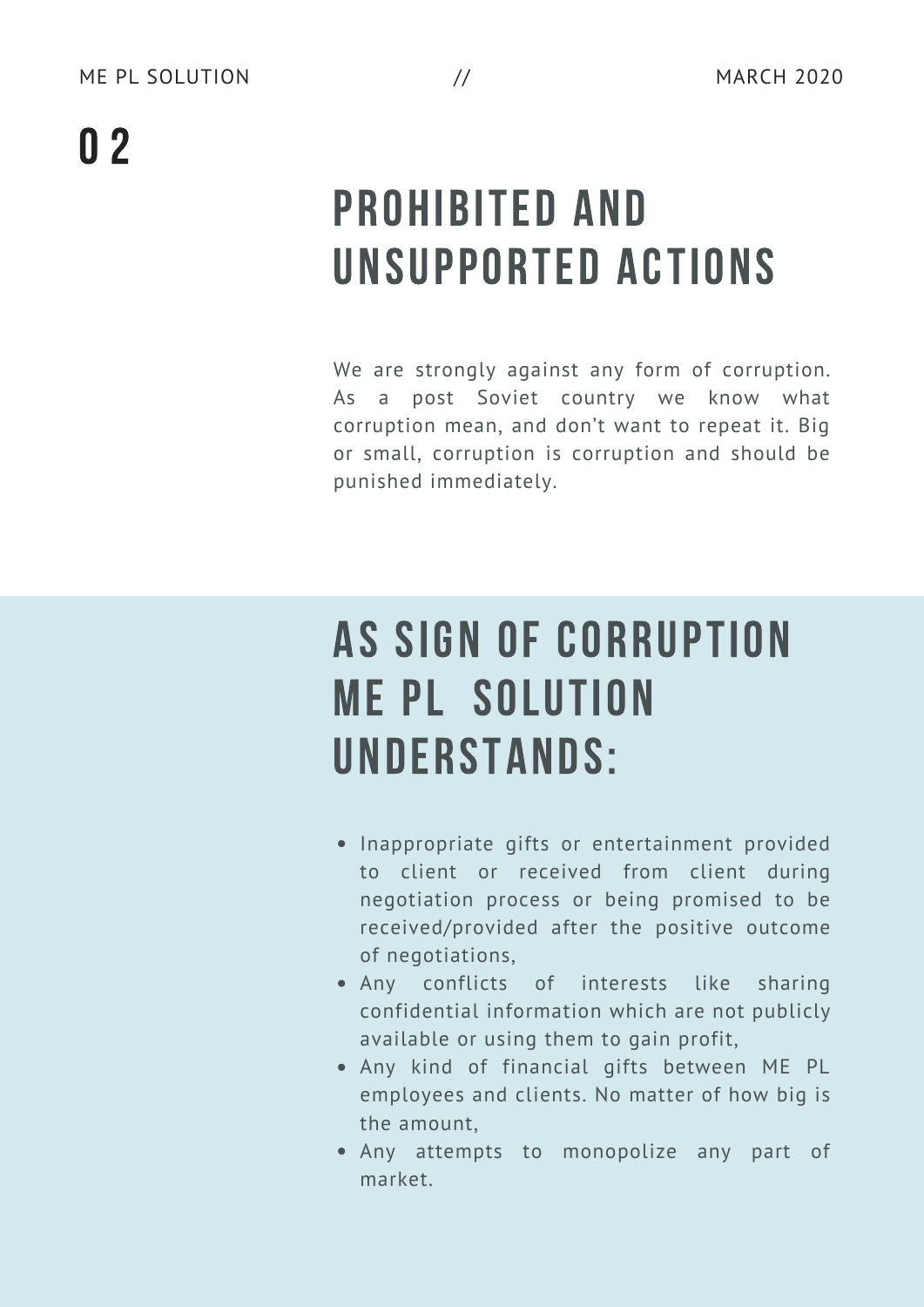## 0 3

## ANTI-MONOPOLY

As a company, we are strong supporter of the idea of anti-monopoly. We believe that monopoly is unhealthy for any market, and sooner or later will become a problem off us all. No company should have the whole share of the market, including us.

#### FREE MARKET

Our anti-monopoly attitude naturally leads to other conclusions. Past times taught us, that any form of regulation is not the best idea. Free market was something that our Parents, and their Parents dreamed off. We strongly support free market and for that reason we respect our Partners choices including not choosing us.

#### PARTNER IN BUSINESS ABOVE ANYTHING

We place our Partner on the first place. We won't do anything that can lead to loss, even if that would mean some benefits for us. We won't sell anything that is not beneficial for our Client, including Salesforce's products which are not necessarily useful in this particular case.